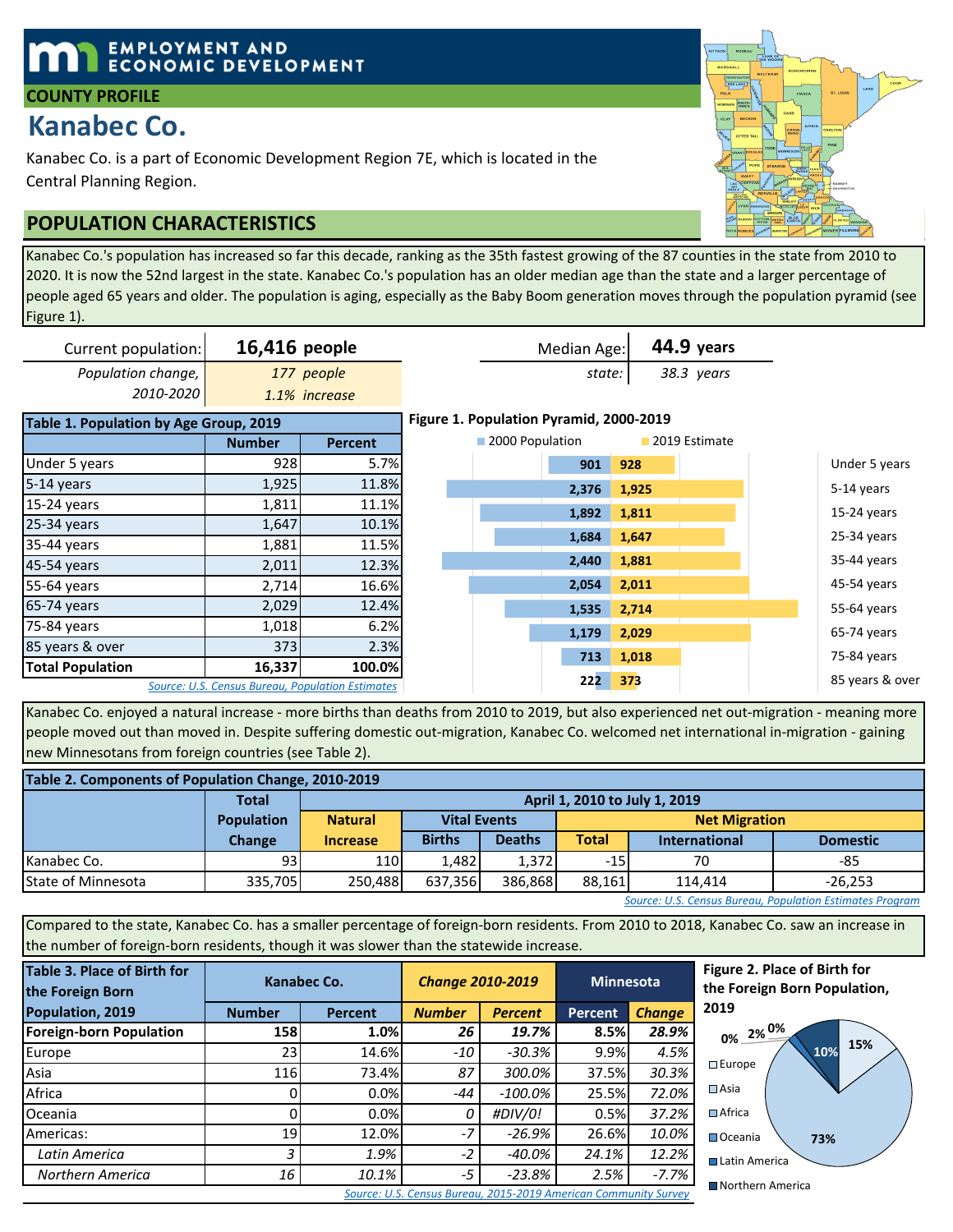

Kanabec Co.'s population was becoming more racially diverse over time. Since 2000, the county's white population increased and the number of people of other races increased (see Table 4).

#### **Figure 3. Population by Race,**

#### **2019**

■ White

- **Black or African American**
- American Indian
- Asian ■ Some Other Race
- **Two or More Races**



|                                            |                 | Kanabec Co.    |                                    | <b>Minnesota</b> |                                    |  |
|--------------------------------------------|-----------------|----------------|------------------------------------|------------------|------------------------------------|--|
| Table 4. Race and Hispanic Origin,<br>2019 | <b>Number</b>   | <b>Percent</b> | <b>Change</b><br>from<br>2000-2019 | <b>Percent</b>   | <b>Change</b><br>from<br>2000-2019 |  |
| Total                                      | 16,089          | 100.0%         | 7.3%                               | 100.0%           | 13.1%                              |  |
| White                                      | 15,435          | 95.9%          | 5.8%                               | 82.8%            | 4.7%                               |  |
| <b>Black or African American</b>           | 35              | 0.2%           | 34.6%                              | 6.4%             | 107.6%                             |  |
| American Indian or Alaska Native           | 81              | 0.5%           | $-33.1%$                           | 1.0%             | 5.5%                               |  |
| Asian or Other Pac. Islanders              | 94              | 0.6%           | 32.4%                              | 4.9%             | 87.8%                              |  |
| Some Other Race                            | 27 <sup>1</sup> | 0.2%           | 8.0%                               | 1.9%             | 58.1%                              |  |
| Two or More Races                          | 417             | 2.6%           | 151.2%                             | 3.0%             | 99.9%                              |  |
| Hispanic or Latino origin                  | 256             | 1.6%           | 82.9%                              | 5.4%             | 108.9%                             |  |

*[S](http://factfinder.census.gov/faces/nav/jsf/pages/searchresults.xhtml?refresh=t)ource: U.S. Census Bureau, 2015-2019 American Community Survey*

### **POPULATION PROJECTIONS**

According to the Minnesota State Demographic Center, Kanabec Co.'s population is expected to decline from 2020 to 2030, with a rate of change that is slower than the projected statewide growth rate (5.0%). Despite the decline, the number of people aged 65 years and older is expected to increase over the next decade (see Figure 4 and Table 5).

|                                                         |                   |            |                |                |        |        | Figure 4. Projections by Age Group, 2020- |                            |
|---------------------------------------------------------|-------------------|------------|----------------|----------------|--------|--------|-------------------------------------------|----------------------------|
| Table 5. Population Projections by Age Group, 2020-2030 |                   |            |                |                | 2030   |        |                                           |                            |
|                                                         | 2020              | 2030       | <b>Numeric</b> | <b>Percent</b> | 18,000 | 15,571 | 14,836                                    |                            |
| <b>Kanabec Co.</b>                                      | <b>Projection</b> | Projection | <b>Change</b>  | <b>Change</b>  | 16,000 |        |                                           | 85 years & over            |
| Under 5 years                                           | 619               | 731        | 112            | 18.1%          |        |        |                                           | 75-84 years                |
| 5-14 years                                              | 1,664             | 1,222      | $-442$         | $-26.6%$       | 14,000 |        |                                           | 65-74 years                |
| 15-24 years                                             | 2,183             | 1,841      | $-342$         | $-15.7%$       | 12,000 |        |                                           |                            |
| 25-34 years                                             | 1,421             | 1,957      | 536            | 37.7%          | 10,000 |        |                                           | $\blacksquare$ 55-64 years |
| 35-44 years                                             | 1,708             | 1,328      | -380           | $-22.2%$       | 8,000  |        |                                           | $\blacksquare$ 45-54 years |
| 45-54 years                                             | 1,805             | 1,537      | $-268$         | $-14.8%$       |        |        |                                           | $\blacksquare$ 35-44 years |
| 55-64 years                                             | 2,471             | 1,640      | -831           | $-33.6%$       | 6,000  |        |                                           | 25-34 years                |
| 65-74 years                                             | 2,118             | 2,298      | 180            | 8.5%           | 4,000  |        |                                           | $\square$ 15-24 years      |
| 75-84 years                                             | 1,215             | 1,736      | 521            | 42.9%          | 2,000  |        |                                           | $\square$ 5-14 years       |
| 85 years & over                                         | 367               | 546        | 179            | 48.8%          |        |        |                                           | $\Box$ Under 5 years       |
| <b>Total Population</b>                                 | 15,571            | 14,836     | $-735$         | $-4.7%$        |        |        | 2020 Projection 30 Projection             |                            |

*Source: Minnesota State Demographic Center*

## **EDUCATIONAL ATTAINMENT**

Kanabec Co. has a lower percentage of adults (18 years & over) with at least a high school diploma than the state (92.4%), and a lower percentage of people with at least some college experience. Kanabec Co. also has a lower percentage of people with an Associate's degree and a lower percentage of people with a Bachelor's degree or higher.



*[S](http://factfinder.census.gov/faces/nav/jsf/pages/searchresults.xhtml?refresh=t)ource: U.S. Census Bureau, 2015-2019 American Community Survey*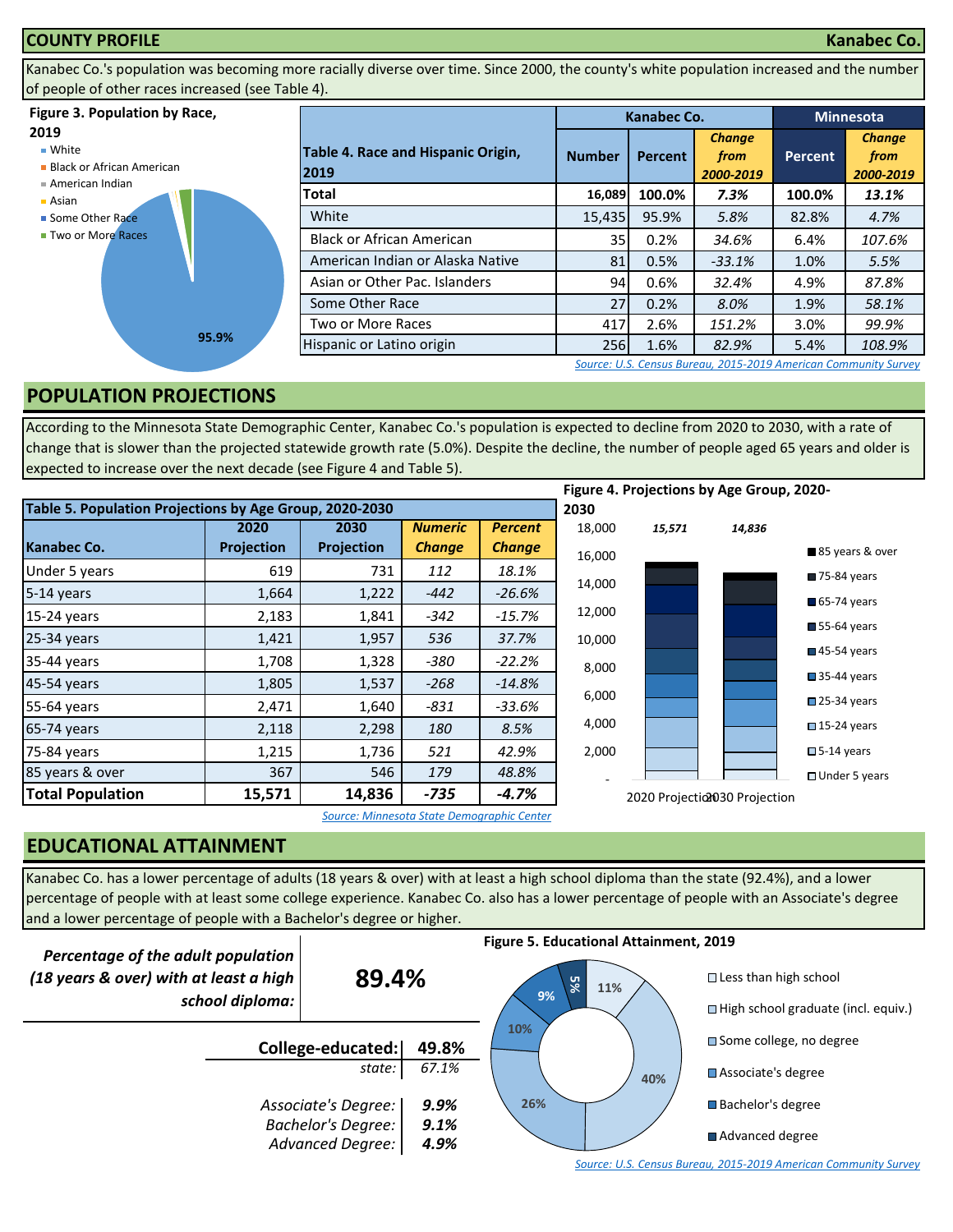#### **COUNTY PROFILE Kanabec Co.**

## **LABOR FORCE TRENDS**



At 7.6%, Kanabec Co. had a higher unemployment rate than the state in 2020. Kanabec Co.'s unemployment rate increased compared to 6% in 2019, and was lower than the 11.2% rate posted in 2010. The number of unemployed workers actively seeking work in Kanabec Co. increased over the past year, and is down compared to 2010.



Labor force growth has slowed in recent years. After experiencing a net gain of workers from 1990 to 2000, Kanabec Co. averaged an annual gain of new workers from 2000 to 2010, and most recently a gain of new workers since 2010 (see Figure 7). Moving forward, Kanabec Co. is expected to see a labor force decline from 2020 to 2030 (see Table 6).

| <b>Table 6. Labor Force</b>                                                                                                                                                                                                             |       | <b>Labor Force Projection</b>              | 20 <sub>i</sub>         |  |  |  |
|-----------------------------------------------------------------------------------------------------------------------------------------------------------------------------------------------------------------------------------------|-------|--------------------------------------------|-------------------------|--|--|--|
| <b>Projections, 2020-2030</b>                                                                                                                                                                                                           | 2020  | 2030                                       |                         |  |  |  |
| 16 to 24 years                                                                                                                                                                                                                          | 1,395 | 1,252                                      | Vacancies               |  |  |  |
| 25 to 54 years                                                                                                                                                                                                                          | 4,178 | 4,082                                      |                         |  |  |  |
| 55 to 64 years                                                                                                                                                                                                                          | 1,614 | 1,071                                      |                         |  |  |  |
| 65 years & over                                                                                                                                                                                                                         | 603   | 677                                        | ళ                       |  |  |  |
| <b>Total Labor Force</b>                                                                                                                                                                                                                | 7,789 | 7,082                                      |                         |  |  |  |
|                                                                                                                                                                                                                                         |       | Source: Minnesota State Demographic Center |                         |  |  |  |
| Kanabec Co. is a part of Region 7E, which includes Chisago,<br>Isanti, Kanabec, Mille Lacs, and Pine County. The labor<br>market has grown extremely tight in recent years,<br>dropping to a ratio of jobseekers per vacancy during the |       |                                            | of Unemployed<br>Number |  |  |  |

Kanabec Co. is a part of Region 7E, which includes Chisago, Isanti, Kanabec, Mille Lacs, and Pine County. The labor market has grown extremely tight in recent years, dropping to a ratio of jobseekers per vacancy during the 2nd quarter of 2020 (see Figure 8).

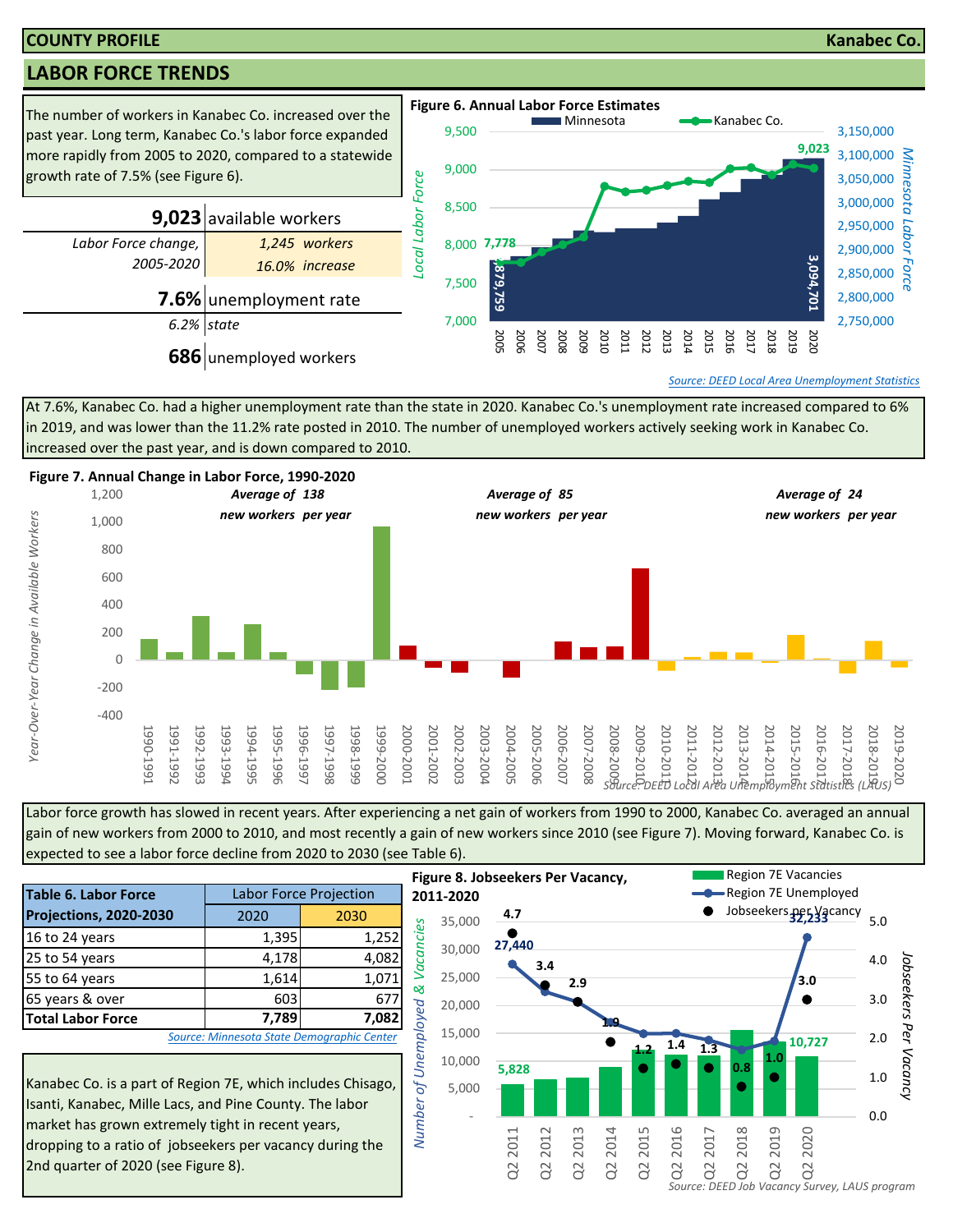## **LABOR FORCE CHARACTERISTICS**

Kanabec Co. had a lower labor force participation rate than the state. The labor force in Kanabec Co. is less racially diverse than the state (where 84.8% of workers are white alone), but is becoming more diverse over time.

#### **Table 7. Employment Characteristics, 2019**

|                                                                 |                                                        | <b>Kanabec Co.</b>                                            |                | <b>Minnesota</b>                         |                | <b>Kanabec Co.</b> |                                 |  |
|-----------------------------------------------------------------|--------------------------------------------------------|---------------------------------------------------------------|----------------|------------------------------------------|----------------|--------------------|---------------------------------|--|
|                                                                 | <b>In Labor Force</b><br><i>(available</i><br>workers) | Labor<br><b>Force</b><br>Partic.<br>Rate                      | Unemp.<br>Rate | Labor<br><b>Force</b><br>Partic.<br>Rate | Unemp.<br>Rate | <b>Male</b>        | <b>Female</b>                   |  |
| <b>Total Labor Force</b>                                        | 8,107                                                  | 62.0%                                                         | 3.2%           | 69.7%                                    | 3.6%           | 4,351              | 3,757                           |  |
| 16 to 19 years                                                  | 387                                                    | 49.8%                                                         | 5.5%           | 53.2%                                    | 11.0%          | 220                | 167                             |  |
| 20 to 24 years                                                  | 740                                                    | 87.8%                                                         | 5.8%           | 84.6%                                    | 6.0%           | 416                | 324                             |  |
| 25 to 44 years                                                  | 2,876                                                  | 84.5%                                                         | 3.3%           | 88.8%                                    | 3.2%           | 1,541              | 1,335                           |  |
| 45 to 54 years                                                  | 1,828                                                  | 85.0%                                                         | 2.8%           | 87.6%                                    | 2.7%           | 936                | 893                             |  |
| 55 to 64 years                                                  | 1,730                                                  | 65.3%                                                         | 2.9%           | 73.0%                                    | 2.8%           | 914                | 816                             |  |
| 65 to 74 years                                                  | 492                                                    | 25.5%                                                         | 0.0%           | 27.9%                                    | 2.2%           | 293                | 200                             |  |
| 75 years & over                                                 | 53                                                     | 4.0%                                                          | 0.0%           | 6.6%                                     | 2.4%           | 31                 | 22                              |  |
| <b>Employment Characteristics by Race &amp; Hispanic Origin</b> |                                                        |                                                               |                |                                          |                |                    | Figure 9. Labor Force by        |  |
| White alone                                                     | 7,823                                                  | 62.1%                                                         | 3.0%           | 69.3%                                    | 3.0%           | Race, 2019         |                                 |  |
| Black or African American                                       | 12                                                     | 44.4%                                                         | 0.0%           | 71.3%                                    | 8.8%           |                    |                                 |  |
| American Indian & Alaska Native                                 | 53                                                     | 67.9%                                                         | 0.0%           | 58.9%                                    | 12.6%          |                    |                                 |  |
| Asian or Other Pac. Islanders                                   | 37                                                     | 57.0%                                                         | 13.5%          | 71.2%                                    | 4.3%           |                    |                                 |  |
| Some Other Race                                                 |                                                        | 10.0%                                                         | 0.0%           | 77.7%                                    | 6.1%           |                    |                                 |  |
| Two or More Races                                               | 178                                                    | 59.7%                                                         | 11.8%          | 73.6%                                    | 7.4%           |                    |                                 |  |
| Hispanic or Latino                                              | 102                                                    | 59.6%                                                         | 6.9%           | 76.5%                                    | 6.1%           |                    |                                 |  |
| <b>Employment Characteristics by Disability</b>                 |                                                        |                                                               |                |                                          |                |                    |                                 |  |
| With Any Disability                                             | 683                                                    | 51.4%                                                         | 4.2%           | 53.0%                                    | 8.6%           |                    | 96.5%                           |  |
| <b>Employment Characteristics by Educational Attainment</b>     |                                                        |                                                               |                |                                          |                |                    |                                 |  |
| Population, 25 to 64 years                                      | 6,432                                                  | 78.4%                                                         | 3.1%           | 84.5%                                    | 3.0%           | ■ White alone      |                                 |  |
| Less than H.S. Diploma                                          | 408                                                    | 62.9%                                                         | 3.7%           | 66.3%                                    | 4.2%           |                    | • Black or African American     |  |
| H.S. Diploma or Equivalent                                      | 2,394                                                  | 78.1%                                                         | 2.7%           | 78.5%                                    | 2.6%           |                    | American Indian & Alaska Native |  |
| Some College or Assoc. Degree                                   | 2,507                                                  | 78.6%                                                         | 3.3%           | 85.3%                                    | 3.0%           |                    | Asian or Other Pac. Islanders   |  |
| Bachelor's Degree or Higher                                     | 1,127                                                  | 86.7%                                                         | 0.8%           | 90.0%                                    | 1.7%           | ■ Some Other Race  |                                 |  |
|                                                                 |                                                        | Source: 2015-2019 American Community Survey, 5-Year Estimates |                |                                          |                |                    | ■ Two or More Races             |  |

**Kanabec Co.**

 $40%$ 

A smaller percentage of workers in Kanabec Co. worked in the same county in which they live compared to the state. Kanabec Co. also had a longer average commute time than the state.

|                                           | <b>Minnesota</b><br>Kanabec Co. |                |               | Figure 10. Time Leaving Home to |                                 |               |                  |
|-------------------------------------------|---------------------------------|----------------|---------------|---------------------------------|---------------------------------|---------------|------------------|
| Table 8. Commuting Characteristics, 2019  | <b>Number</b>                   | <b>Percent</b> | <b>Number</b> | <b>Percent</b>                  | go to Work, 2019<br>Kanabec Co. |               | <b>Minnesota</b> |
| Worked in state of residence              | 7,562                           | 98.9%          | 2,837,697     | 97.6%                           |                                 | 0%            | 20%<br>40        |
| Worked in county of residence             | 3,555                           | 46.5%          | 1,846,247     | 63.5%                           |                                 |               |                  |
| Worked out of county of residence         | 4,007                           | 52.4%          | 991,449       | 34.1%                           | 12:00 a.m. to                   | 11.6%         |                  |
| Worked outside state of residence         | 84                              | 1.1%           | 69,779        | 2.4%                            | 4:59 a.m.                       | 4.2%          |                  |
| <b>MEANS OF TRANSPORTATION TO WORK</b>    |                                 |                |               |                                 | 5:00 a.m. to 5:59               |               |                  |
| Car, truck, or van                        | 6,904                           | 90.3%          | 2,506,244     | 86.2%                           | a.m.                            | 11.6%<br>9.1% |                  |
| Public transportation (excl. taxicab)     | 46                              | 0.6%           | 101,762       | 3.5%                            |                                 |               |                  |
| Other method (walk, bike, taxi, etc.)     | 329                             | 4.3%           | 125,021       | 4.3%                            | 6:00 a.m. to 6:59               |               | 19.8%            |
| Worked at home                            | 367                             | 4.8%           | 171,541       | 5.9%                            | a.m.                            |               | 19.6%            |
| <b>TRAVEL TIME TO WORK</b>                |                                 |                |               |                                 | 7:00 a.m. to 7:59               |               |                  |
| Less than 10 minutes                      | 1,384                           | 18.1%          | 456,474       | 15.7%                           | a.m.                            |               | 24.5%<br>29.3%   |
| 10 to 19 minutes                          | 1,835                           | 24.0%          | 872,243       | 30.0%                           |                                 |               |                  |
| 20 to 29 minutes                          | 1,323                           | 17.3%          | 645,460       | 22.2%                           | 8:00 a.m. to 8:59<br>a.m.       | 9.0%          |                  |
| 30 to 44 minutes                          | 1,239                           | 16.2%          | 575,680       | 19.8%                           |                                 |               | 14.4%            |
| 45 to 59 minutes                          | 482                             | 6.3%           | 194,801       | 6.7%                            | 9:00 a.m. to                    |               | 23.4%            |
| 60 or more minutes                        | 1,399                           | 18.3%          | 162,819       | 5.6%                            | 11:59 p.m.                      |               | 23.4%            |
| <b>Mean travel time to work (minutes)</b> |                                 | 31.2 minutes   |               | 23.7 minutes                    |                                 |               |                  |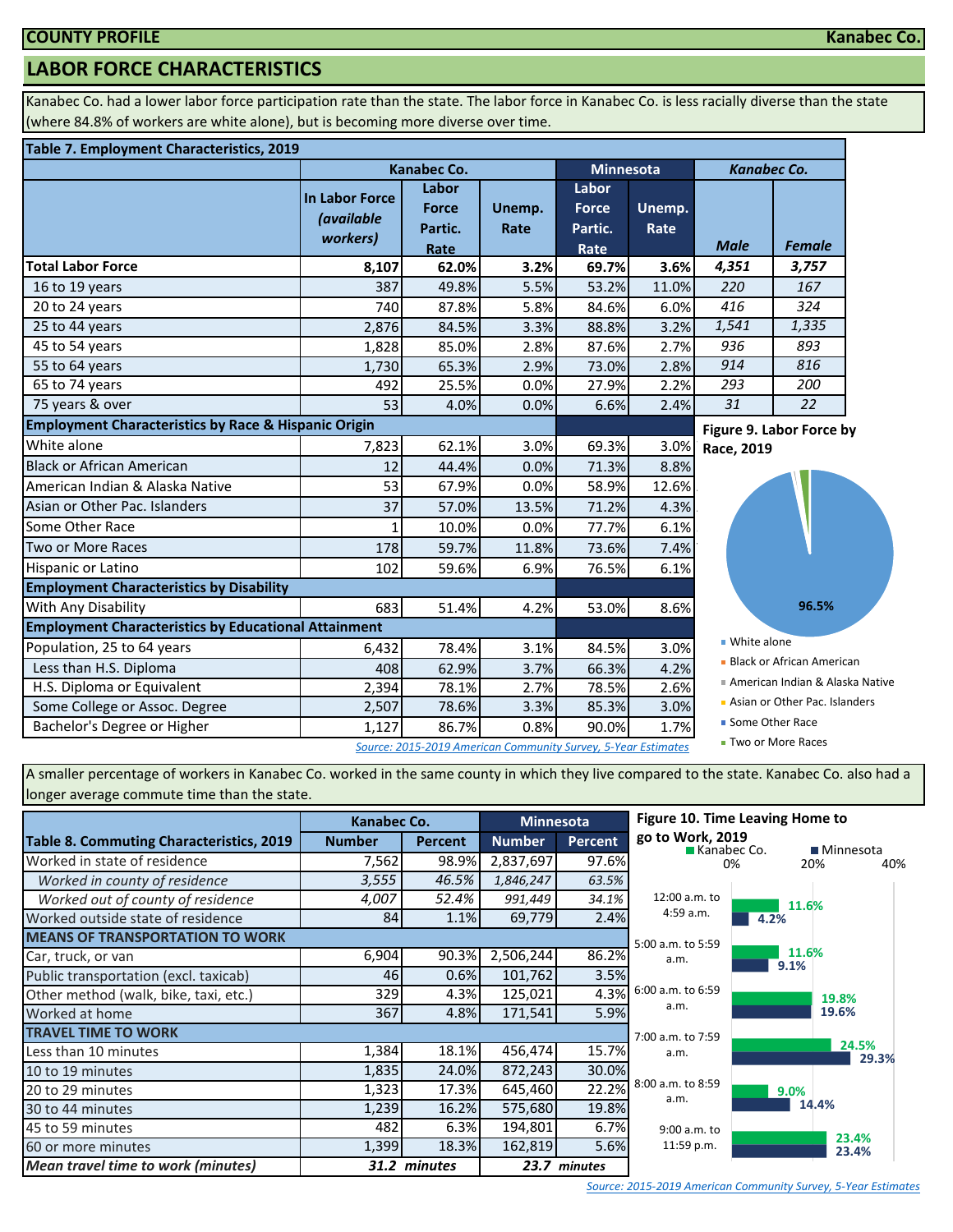## **INCOMES, COST OF LIVING, & HOUSING**

Kanabec Co. had a lower median household income than the state, and a higher percentage of households with incomes below \$50,000. Overall, Kanabec Co. had the 65th highest median household income of the 87 counties in the state.

| Median Household Income \$57,163            | state \$68,411 | Figure 11. Household Incomes, 2019 |       | $\square$ Less than \$25,000<br>$\blacksquare$ \$75,000-\$99,999 |       | □ \$25,000-\$49,999<br>■\$100,00-\$149,999 |       | ■\$50,000-\$74,999<br>■ \$150,000 or more |       |       |      |
|---------------------------------------------|----------------|------------------------------------|-------|------------------------------------------------------------------|-------|--------------------------------------------|-------|-------------------------------------------|-------|-------|------|
| Median Family Income \$69,307               | state \$86,204 | Kanabec Co.                        | 17.0% | 26.4%                                                            |       | 20.4%                                      |       | 13.7%                                     | 15.6% |       | 6.8% |
| Per Capita Income \$28,427                  | state \$37,625 | Minnesota                          | 16.1% | 20.3%                                                            | 18.0% |                                            | 14.0% | 17.2%                                     |       | 14.3% |      |
| Source: 2015-2019 American Community Survey |                |                                    |       | Source: 2015-2019 American Community Survey 5-Year Estimates     |       |                                            |       |                                           |       |       |      |

Kanabec Co. also had a lower cost of living than the state, with a required hourly wage of \$16.43 for a single person living alone to meet a basic needs cost of living, and an hourly wage requirement of \$18.49 for a typical family with 2 adults and 1 child (see Table 9).

|                                  | Table 9. Basic Needs Cost of Living Estimates, 2020 |                    |                      |                      |                       |                |                     |              |              |  |  |
|----------------------------------|-----------------------------------------------------|--------------------|----------------------|----------------------|-----------------------|----------------|---------------------|--------------|--------------|--|--|
|                                  | <b>Single Yearly</b>                                | <b>Hourly Wage</b> |                      | <b>Monthly Costs</b> |                       |                |                     |              |              |  |  |
| Single Adult, 0 children         | Cost of Living                                      | <b>Required</b>    | <b>Child Care</b>    | Food                 | <b>Health</b><br>Care | <b>Housing</b> | Trans-<br>portation | <b>Other</b> | <b>Taxes</b> |  |  |
| Kanabec Co.                      | \$34,164                                            | \$16.43            | \$0                  | \$345                | \$163                 | \$653          | \$994               | \$273        | \$419        |  |  |
| State of Minnesota               | \$31,392                                            | \$15.09            | \$0                  | \$336                | \$157                 | \$798          | \$653               | \$318        | \$354        |  |  |
| Typical Family: 2 Adults (1      | <b>Family Yearly</b>                                | <b>Hourly Wage</b> | <b>Monthly Costs</b> |                      |                       |                |                     |              |              |  |  |
| working full-time, 1 part-       | <b>Cost of Living</b>                               |                    | <b>Child Care</b>    | Food                 | <b>Health</b>         | <b>Housing</b> | Trans-              | <b>Other</b> | <b>Taxes</b> |  |  |
| time), 1 child                   |                                                     | <b>Required</b>    |                      |                      | Care                  |                | portation           |              |              |  |  |
| Kanabec Co.                      | \$57,682                                            | \$18.49            | \$448                | \$789                | \$519                 | \$843          | \$1,180             | \$447        | \$581        |  |  |
| State of Minnesota               | \$56,772                                            | \$18.20            | \$516                | \$769                | \$593                 | \$1,033        | \$755               | \$505        | \$560        |  |  |
| Source: DEED Cost of Living tool |                                                     |                    |                      |                      |                       |                |                     |              |              |  |  |

Kanabec Co. had a lower median house value than the state, having the 44th highest value of the 87 counties in 2019. Kanabec Co.'s housing stock was newer than the state's, with a higher percentage of units built since 2000 (see Figure 12).

| <b>Table 10. Estimated Value of Owner-</b> | Kanabec Co.                                                   |                | <b>Minnesota</b> |  |  |  |
|--------------------------------------------|---------------------------------------------------------------|----------------|------------------|--|--|--|
| occupied Housing Units, 2019               | <b>Total</b>                                                  | <b>Percent</b> | <b>Percent</b>   |  |  |  |
| <b>Total</b>                               | 5,461                                                         | 100.0%         | 100.0%           |  |  |  |
| Less than \$50,000                         | 345                                                           | 6.3%           | 5.7%             |  |  |  |
| \$50,000 to \$99,999                       | 808                                                           | 14.8%          | 9.4%             |  |  |  |
| \$100,000 to \$149,999                     | 1,201                                                         | 22.0%          | 15.2%            |  |  |  |
| \$150,000 to \$199,999                     | 1,174                                                         | 21.5%          | 19.8%            |  |  |  |
| \$200,000 to \$299,999                     | 1,332                                                         | 24.4%          | 25.7%            |  |  |  |
| \$300,000 to \$499,999                     | 486                                                           | 8.9%           | 17.6%            |  |  |  |
| \$500,000 or more                          | 115                                                           | 2.1%           | 6.6%             |  |  |  |
| \$163,900<br><b>Median (dollars)</b>       |                                                               |                |                  |  |  |  |
|                                            | Source: 2015-2019 American Community Survey, 5-Year Estimates |                |                  |  |  |  |



*Source: 2015-2019 American Community Survey, 5-Year Estimates*

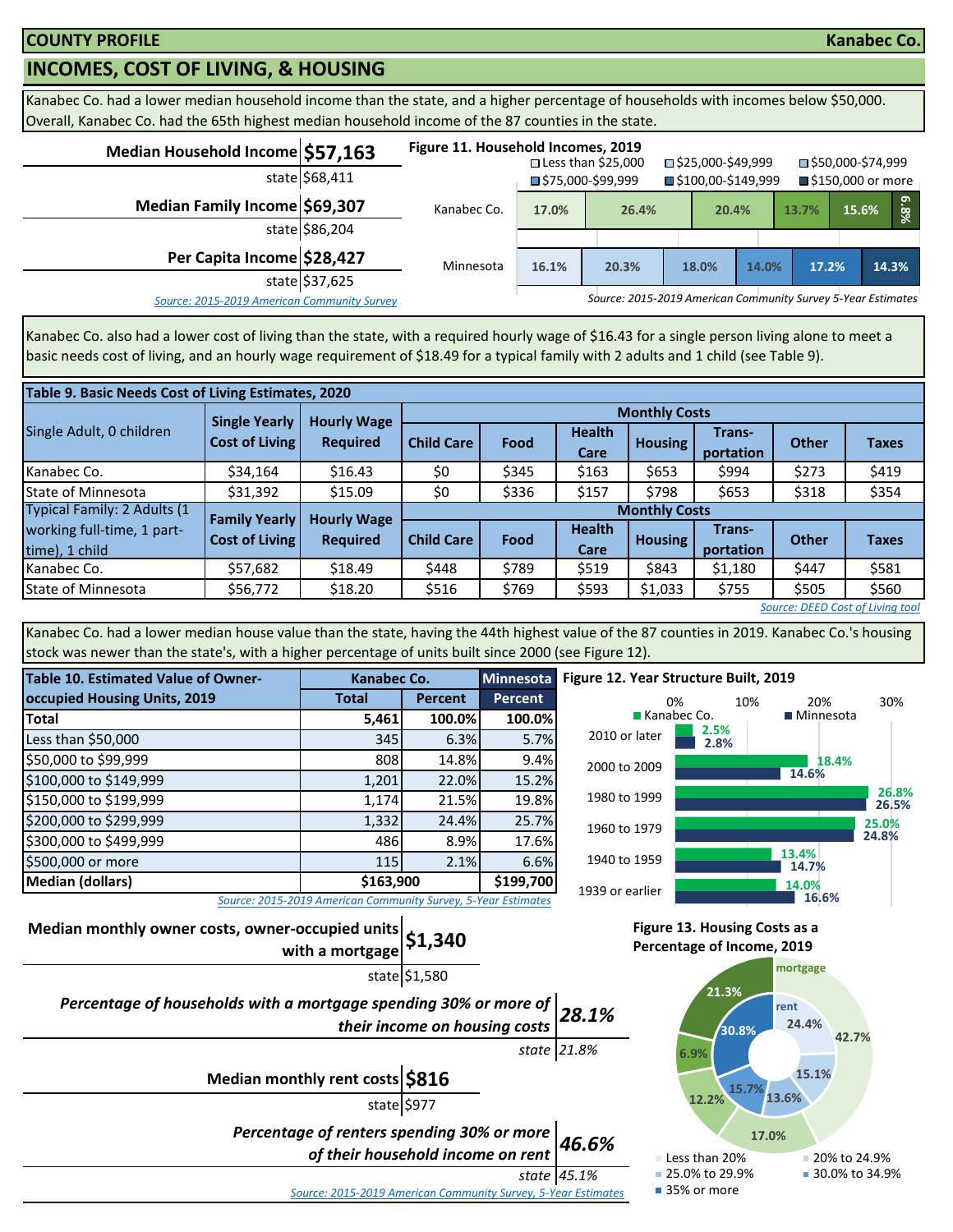### **COUNTY PROFILE**

#### **OCCUPATIONS**

At \$21.84 in 2021, wages were lower in Region 7E than the state. Overall, Region 7E had the 2nd highest median hourly wage level of the 13 economic development regions in the state. Wages were highest for management occupations (\$46.72) and lowest for food preparation and serving related jobs (\$13.15) (see Table 11).

| Table 11. Occupational Employment Statistics, 2021 |                                 |                                             |                               |                                  |                          |                           |                               |
|----------------------------------------------------|---------------------------------|---------------------------------------------|-------------------------------|----------------------------------|--------------------------|---------------------------|-------------------------------|
|                                                    |                                 | <b>Region 7E</b>                            |                               |                                  |                          | <b>State of Minnesota</b> |                               |
| <b>Occupational Group</b>                          | <b>Median</b><br>Hourly<br>Wage | <b>Estimated</b><br>Regional<br><b>Jobs</b> | Share of<br><b>Total Jobs</b> | Regional<br>Location<br>Quotient | Median<br>Hourly<br>Wage | State-wide<br>Jobs        | Share of<br><b>Total Jobs</b> |
| <b>Total, All Occupations</b>                      | \$21.84                         | 48,790                                      | 100.0%                        | 1.0                              | \$23.00                  | 2,708,760                 | 100.0%                        |
| Management                                         | \$46.72                         | 2,530                                       | 5.2%                          | 0.9                              | \$54.22                  | 164,530                   | 6.1%                          |
| <b>Business &amp; Financial Operations</b>         | \$30.54                         | 1,880                                       | 3.9%                          | 0.6                              | \$35.24                  | 179,670                   | 6.6%                          |
| Computer & Mathematical                            | \$36.10                         | 740                                         | 1.5%                          | 0.4                              | \$44.89                  | 98,240                    | 3.6%                          |
| Architecture & Engineering                         | \$39.30                         | 920                                         | 1.9%                          | 0.9                              | \$38.90                  | 54,880                    | 2.0%                          |
| Life, Physical & Social Science                    | \$33.00                         | 470                                         | 1.0%                          | 1.0                              | \$35.48                  | 26,120                    | 1.0%                          |
| Community & Social Service                         | \$24.38                         | 1,430                                       | 2.9%                          | 1.4                              | \$24.21                  | 55,630                    | 2.1%                          |
| Legal                                              | \$27.93                         | 210                                         | 0.4%                          | 0.6                              | \$41.02                  | 19,760                    | 0.7%                          |
| <b>Education, Training &amp; Library</b>           | \$25.28                         | 5,180                                       | 10.6%                         | $1.8\,$                          | \$24.64                  | 159,060                   | 5.9%                          |
| Arts, Design, Entertainment & Media                | \$14.35                         | 450                                         | 0.9%                          | 0.7                              | \$25.72                  | 36,260                    | 1.3%                          |
| <b>Healthcare Practitioners &amp; Technical</b>    | \$34.59                         | 2,940                                       | 6.0%                          | 0.9                              | \$36.90                  | 188,210                   | 6.9%                          |
| <b>Healthcare Support</b>                          | \$14.80                         | 3,120                                       | 6.4%                          | 1.1                              | \$15.52                  | 157,140                   | 5.8%                          |
| <b>Protective Service</b>                          | \$28.04                         | 1,250                                       | 2.6%                          | 1.6                              | \$24.18                  | 42,520                    | 1.6%                          |
| Food Preparation & Serving Related                 | \$13.15                         | 3,200                                       | 6.6%                          | 0.9                              | \$13.34                  | 195,120                   | 7.2%                          |
| Building, Grounds Cleaning & Maint.                | \$17.16                         | 1,240                                       | 2.5%                          | 0.9                              | \$16.14                  | 74,550                    | 2.8%                          |
| Personal Care & Service                            | \$12.43                         | 930                                         | 1.9%                          | 1.0                              | \$14.57                  | 51,660                    | 1.9%                          |
| Sales & Related                                    | \$16.09                         | 4,730                                       | 9.7%                          | 1.0                              | \$16.83                  | 250,430                   | 9.2%                          |
| Office & Administrative Support                    | \$20.59                         | 5,190                                       | 10.6%                         | 0.9                              | \$20.93                  | 338,050                   | 12.5%                         |
| Farming, Fishing & Forestry                        | \$18.65                         | 50                                          | 0.1%                          | 0.7                              | \$18.14                  | 4,230                     | 0.2%                          |
| <b>Construction &amp; Extraction</b>               | \$28.63                         | 2,460                                       | 5.0%                          | 1.3                              | \$29.84                  | 102,390                   | 3.8%                          |
| Installation, Maintenance & Repair                 | \$22.87                         | 2,060                                       | 4.2%                          | 1.2                              | \$25.45                  | 98,840                    | 3.6%                          |
| Production                                         | \$19.07                         | 3,980                                       | 8.2%                          | 1.1                              | \$19.82                  | 202,240                   | 7.5%                          |
| <b>Transportation &amp; Material Moving</b>        | \$19.86                         | 3,830                                       | 7.8%                          | 1.0                              | \$18.83                  | 209,210                   | 7.7%                          |

**JOB VACANCY SURVEY**

Kanabec Co. is a part of Region 7E, which includes Chisago, Isanti, Kanabec, Mille Lacs, and Pine County. There were 10727 job vacancies posted by employers in the 2nd Quarter of 2020, indicating extensive opportunity in the region, with openings across several occupations and industries (see Figure 14).

| Table 12. Region 7E Job Vacancy Survey Results, Qtr. 2 2020 |                  |            | Figure 14. Job Vacancies by Industry, Qtr. 2 2020                                                                                           |  |  |  |  |
|-------------------------------------------------------------|------------------|------------|---------------------------------------------------------------------------------------------------------------------------------------------|--|--|--|--|
|                                                             | Number of        |            | Services,<br>Administration Construction<br>Muthities<br>Agriculture,                                                                       |  |  |  |  |
| <b>Occupational Group</b>                                   | <b>Vacancies</b> | Wage Offer | Ex.<br>0%0%<br>4%<br>$-6%$<br>Manufacturing<br>Forestry.                                                                                    |  |  |  |  |
| <b>Total, All Occupations</b>                               | 10,727           | \$14.82    | Public<br>Fishing &<br>5%<br>Admin<br>Wholesale                                                                                             |  |  |  |  |
| Management                                                  | 364              | \$20.03    | <b>Hunting</b><br>4%<br>Trade                                                                                                               |  |  |  |  |
| <b>Business &amp; Financial Operations</b>                  | 183              | \$22.01    | 1%<br>2%                                                                                                                                    |  |  |  |  |
| Computer & Mathematical                                     | 115              | \$14.75    |                                                                                                                                             |  |  |  |  |
| Architecture & Engineering                                  | 102              | \$22.72    |                                                                                                                                             |  |  |  |  |
| Life, Physical & Social Sciences                            | 100              | \$20.51    | Accommodatio<br>n and Food                                                                                                                  |  |  |  |  |
| Community & Social Service                                  | 278              | \$18.88    | <b>Services</b>                                                                                                                             |  |  |  |  |
| Education, Training & Library                               | 876              | \$21.52    | <b>Retail Trade</b><br>19%<br>22%                                                                                                           |  |  |  |  |
| <b>Healthcare Practitioners &amp; Technical</b>             | 696              | \$26.50    | <b>Health Care</b>                                                                                                                          |  |  |  |  |
| <b>Healthcare Support</b>                                   | 607              | \$13.34    | and Social                                                                                                                                  |  |  |  |  |
| <b>Protective Service</b>                                   | 128              | \$14.34    | Assistance                                                                                                                                  |  |  |  |  |
| Food Preparation & Serving Related                          | 1,727            | \$11.94    | Transportation<br>17%                                                                                                                       |  |  |  |  |
| Building, Grounds Cleaning & Maint.                         | 728              | \$14.84    | and<br>Arts,<br>Warehousing                                                                                                                 |  |  |  |  |
| Personal Care & Service                                     | 363              | \$12.93    | Information <sub>5%</sub><br>Entertainment,                                                                                                 |  |  |  |  |
| Sales & Related                                             | 1,568            | \$13.28    | 0%<br>and Recreation<br>Real Estate                                                                                                         |  |  |  |  |
| <b>Office &amp; Administrative Support</b>                  | 478              | \$13.44    | Finance and<br>Administrative<br>Management<br>Educational<br>Professional and Rental<br>Services<br>and Waste<br>of Companies<br>Insurance |  |  |  |  |
| Construction & Extraction                                   | 204              | \$16.27    | and Leasing<br>1%<br>Services<br>and<br>and                                                                                                 |  |  |  |  |
| Installation, Maintenance & Repair                          | 443              | \$19.66    | 10%<br>0%<br>3%<br>Technical<br>Enterprises                                                                                                 |  |  |  |  |
| Production                                                  | 416              | \$15.60    | 101<br>Camilana                                                                                                                             |  |  |  |  |
| <b>Transportation &amp; Material Moving</b>                 | 1,017            | \$13.48    | Source: DEED Job Vacancy Survey, Qtr. 2 2020                                                                                                |  |  |  |  |

*[S](http://www.mn.gov/deed/data/data-tools/oes/)ource: DEED Occupational Employment Statistics, Qtr. 1 2021*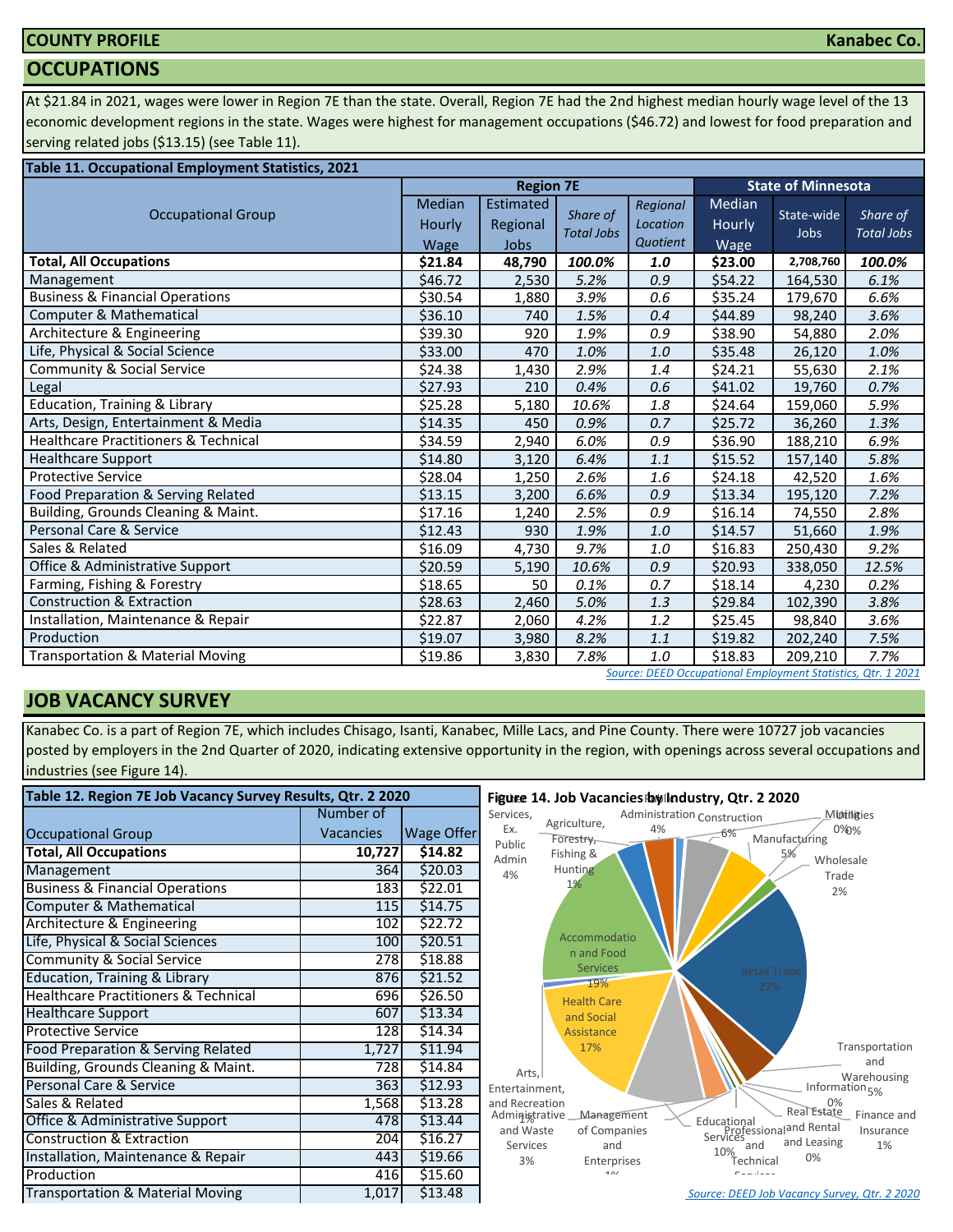#### **OCCUPATIONS IN DEMAND**

| Table 13. Central Occupations in Demand, 2020             |                                                             |                                                    |                                                 |  |  |  |  |
|-----------------------------------------------------------|-------------------------------------------------------------|----------------------------------------------------|-------------------------------------------------|--|--|--|--|
| <b>Less than High School</b>                              | <b>High School or Equivalent</b>                            | Some College or Assoc. Deg.                        | <b>Bachelor's Degree or Higher</b>              |  |  |  |  |
| <b>Retail Salespersons</b>                                | <b>Nursing Assistants</b>                                   | <b>Registered Nurses</b>                           | Special Education Teachers,<br>Secondary School |  |  |  |  |
| \$25,980                                                  | \$36,175                                                    | \$78.415                                           | \$62,221                                        |  |  |  |  |
| <b>Stockers and Order Fillers</b>                         | Licensed Practical and Licensed Vocational<br><b>Nurses</b> | Civil Engineering Technologists<br>and Technicians | Substitute Teachers, Short-Term                 |  |  |  |  |
| \$27,733                                                  | \$47,350                                                    | \$65,809                                           | \$39.233                                        |  |  |  |  |
| Home Health and Personal                                  | Heating, Air Conditioning, and                              | <b>Computer Network Support</b>                    | Secondary School Teachers, Except               |  |  |  |  |
| <b>Care Aides</b><br>\$28,221                             | Refrigeration Mechanics and Installers<br>\$51,474          | <b>Specialists</b><br>\$54,280                     | Special and Career/Technical<br>\$63,343        |  |  |  |  |
| First-Line Supervisors of                                 | Automotive Service Technicians and                          | Veterinary Technologists and                       | <b>Elementary School Teachers,</b>              |  |  |  |  |
| <b>Retail Sales Workers</b><br>\$43,970                   | <b>Mechanics</b><br>\$42,011                                | Technicians<br>\$36,467                            | <b>Except Special Education</b><br>\$57,151     |  |  |  |  |
| Landscaping and                                           | <b>Emergency Medical Technicians and</b>                    | <b>Electrical and Electronic</b>                   | Physicians, All Other; and                      |  |  |  |  |
| <b>Groundskeeping Workers</b><br>\$31,096                 | Paramedics<br>\$39,680                                      | Engineering Technologists and<br>\$56,225          | Ophthalmologists, Except Pediatric<br>ΝA        |  |  |  |  |
| Janitors and Cleaners,                                    |                                                             | <b>Calibration Technologists and</b>               | Career/Technical Education                      |  |  |  |  |
| <b>Except Maids and</b>                                   | <b>Wind Turbine Service Technicians</b>                     | <b>Technicians and Engineering</b>                 | Teachers, Secondary School                      |  |  |  |  |
| \$31,496                                                  | \$56,100                                                    | \$53,005                                           | \$59,497                                        |  |  |  |  |
| <b>Customer Service</b>                                   | Mobile Heavy Equipment Mechanics,                           | Web Developers and Digital                         | Market Research Analysts and                    |  |  |  |  |
| Representatives<br>\$34,939                               | <b>Except Engines</b><br>\$55,980                           | <b>Interface Designers</b><br>\$59,812             | <b>Marketing Specialists</b><br>\$57,529        |  |  |  |  |
| <b>Teaching Assistants, Except</b>                        | Health Information Technologists, Medical                   | <b>Agricultural and Food Science</b>               | Clinical, Counseling, and School                |  |  |  |  |
| Postsecondary<br>\$30,837                                 | Registrars, Surgical Assistants, and<br>\$81,041            | <b>Technicians</b><br>\$40,599                     | Psychologists<br>\$68,696                       |  |  |  |  |
| Heavy and Tractor-Trailer                                 | Electricians                                                | <b>Surgical Technologists</b>                      | <b>Education Administrators,</b>                |  |  |  |  |
| <b>Truck Drivers</b>                                      |                                                             |                                                    | Kindergarten through Secondary                  |  |  |  |  |
| \$49,049                                                  | \$73,929                                                    | \$60,373                                           | \$105,721                                       |  |  |  |  |
| Laborers and Freight, Stock,<br>and Material Movers, Hand | <b>Computer User Support Specialists</b>                    | <b>Medical Equipment Repairers</b>                 | Psychiatrists                                   |  |  |  |  |
| \$52,188<br>\$34,736                                      |                                                             | \$60,561                                           | <b>NA</b>                                       |  |  |  |  |
|                                                           |                                                             |                                                    | <b>Source: DEED Occupations in Demand</b>       |  |  |  |  |

Kanabec Co. is a part of the Central planning region, which is projected to see a 8.6% increase in employment levels over the next decade. In addition to new jobs created, there will be a much larger number of exit openings (see Figure 15).

| Table 14. Regional Industry Employment Projections, 2018-2028 | <b>Figure 15. Regional Occupational</b>   |           |                     |                                                                        |
|---------------------------------------------------------------|-------------------------------------------|-----------|---------------------|------------------------------------------------------------------------|
|                                                               |                                           |           |                     | <b>Employment Projections, 2018-20</b>                                 |
|                                                               | <b>Estimated</b>                          | Projected | <b>Percent</b>      | From employment growth                                                 |
|                                                               | <b>Employment</b>                         | Employ-   | <b>Change</b>       |                                                                        |
| <b>Central Planning Region</b>                                | 2018                                      |           | ment 2028 2018-2028 | Manageme, 205 8,67<br>Business & Financo 68 2,71                       |
| <b>Total, All Industries</b>                                  | 314,696                                   | 336,813   | 7.0%                | Computer & Mathemati@83   626                                          |
| Natural Resources & Mining                                    | 4,869                                     | 4,980     | 2.3%                | Architecture & Engineeri487   1,036                                    |
| Utilities                                                     | 2,106                                     | 1,945     | $-7.6%$             | Life, Physical, & Social Scien213   328                                |
| Construction                                                  | 17,781                                    | 20,888    | 17.5%               | Community & Social Servi&06 2,38!                                      |
| Manufacturing                                                 | 42,475                                    | 43,364    | 2.1%                | Leg58<br>315<br>Education, Training, & Libra, 262 7,88                 |
| <b>Wholesale Trade</b>                                        | 10,432                                    | 10,166    | $-2.5%$             | Arts, Design, Entertainment. 1,903                                     |
| Retail Trade                                                  | 36,792                                    | 36,879    | 0.2%                | Healthcare Practitioners 8,394 5,                                      |
| Transportation & Warehousing                                  | 10,426                                    | 10,989    | 5.4%                | Healthcare Suppo221 4,77                                               |
| Information                                                   | 2,725                                     | 2,780     | 2.0%                | Protective Serv <sub>2</sub> t6 1,753                                  |
| Finance & Insurance, Real Estate                              | 9,418                                     | 10,010    | 6.3%                | Food Preparation & Serving 7.5 17.                                     |
| Professional Services & Mgmt. of Compani                      | 8,528                                     | 9,861     | 15.6%               | Building, Grounds Cleaning7. 5,982<br>Personal Care & Service3,892   1 |
| Administrative & Waste Services                               | 10,078                                    | 11,151    | 10.6%               | Sales & Related 554 17,72                                              |
| <b>Educational Services</b>                                   | 25,782                                    | 27,179    | 5.4%                | Office & Administrati@4 19,22                                          |
| Health Care & Social Assistance                               | 48,428                                    | 58,891    | 21.6%               | Farming, Fishing, & Forest&6 1,209                                     |
| Leisure & Hospitality                                         | 27,067                                    | 28,521    | 5.4%                | Construction & Extraction 437 5,8                                      |
| Other Services, Ex. Public Admin                              | 11,392                                    | 11,429    | 0.3%                | Installation, Maintenan@24   4,21                                      |
| <b>Public Administration</b>                                  | 19,239                                    | 19,961    | 3.8%                | Production3  <br>12,17<br>Transportation & Matdri473 10,4              |
|                                                               | Source: DEED 2018-2028 Employment Outlook |           |                     |                                                                        |